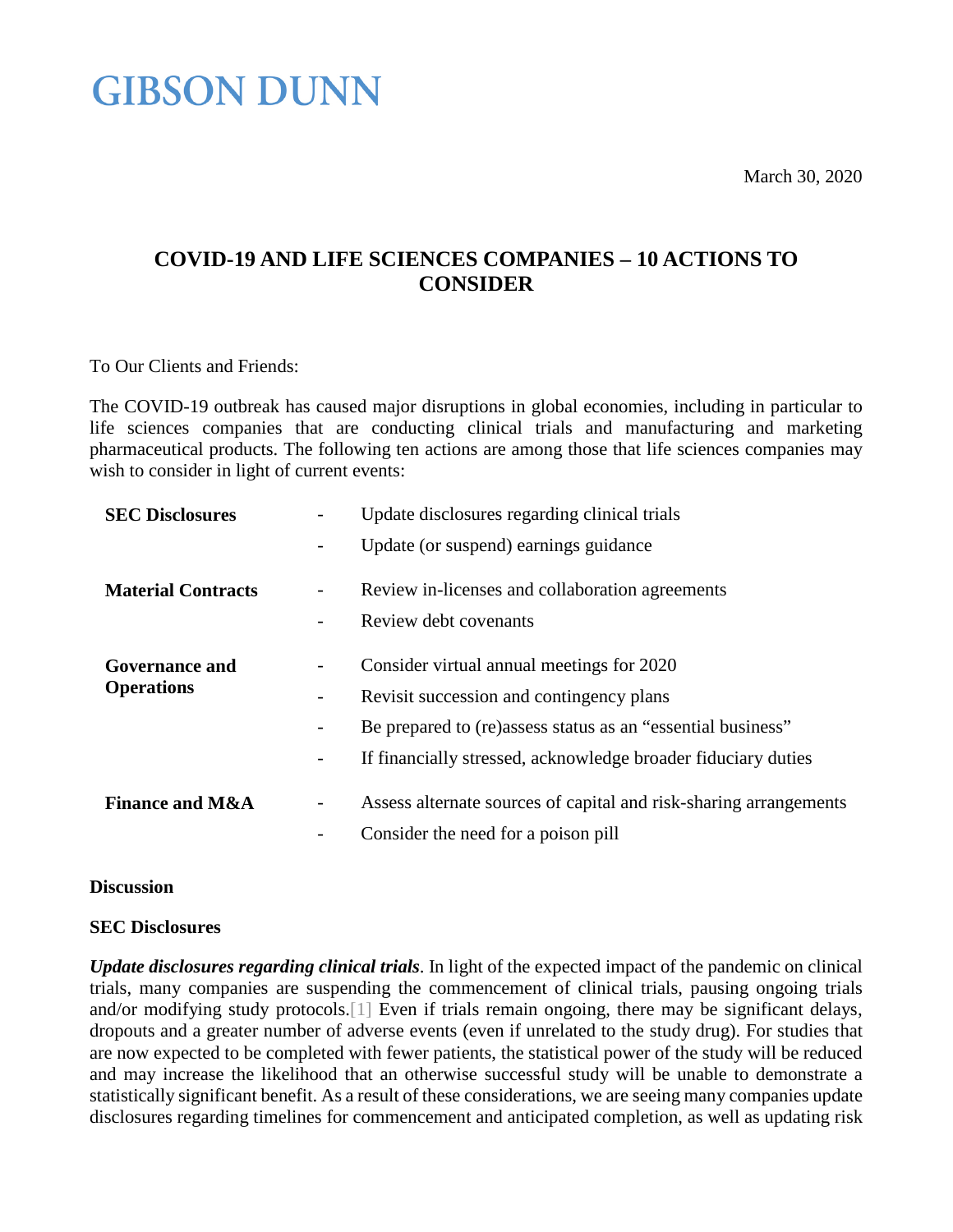factors and forward-looking statement disclosures regarding clinical trials. For one example of such an update, the March 23, 2020 announcement from Eli Lilly suspending their clinical trials can be found [here.](https://investor.lilly.com/news-releases/news-release-details/lilly-provides-update-clinical-trial-activities-during-covid-19)

*Update (or suspend) earnings guidance*. For companies with marketed pharmaceutical products, many sales representatives are currently unable to access physicians and the expected impact in sales will be hard to project. Additionally, supply-chain disruptions may lead to drug shortages. In this environment, companies are considering updating or simply suspending revenue and earnings guidance until there is greater clarity on current events. For companies that last provided guidance prior to the spread of the pandemic in the United States, we expect to see an increased trend in suspending earnings guidance as Q1 results are announced starting in April.

### **Material Contracts**

*Review in-licenses and collaboration agreements*. Certain foundational in-licenses and collaboration agreements may have "diligence" milestones relating to the development and commercialization of drugs and drug candidates, which, if not satisfied, may result in reduction or loss of rights for licensor or licensee. Additionally, other contracts with third parties (*e.g.*, CROs) may also have performancebased milestones that could be in jeopardy of not being met. In light of potential extended delays in the ability to operate in the ordinary course, consideration should be given to any such performance requirements and whether force majeure or similar clauses can be invoked to excuse any missed deadlines. (Gibson Dunn checklist and flowchart on force majeure clauses can be found [here\)](https://www.gibsondunn.com/force-majeure-clauses-a-4-step-checklist-and-flowchart/)

*Review debt covenants*. Companies with debt facilities may have various financial and non-financial covenants that could be impacted by decreased revenue or liquidity. Companies should consider the impact of these covenants on operations and public disclosures and begin forbearance discussions with lenders as soon as a potential issue is apparent. For those companies planning to access a small business SBA-backed loan under the CARES Act (described below), consideration should also be given to covenants that limit additional indebtedness; lenders should be willing to accommodate requests for waivers given the forgivable nature of these loans.

Additionally, venture debt facilities frequently provide for the ability of borrowers to draw down on the facility in tranches as certain milestones are met within given timeframes. If applicable, borrowers should assess whether COVID-related disruptions will make the timely achievement of such milestones unlikely or impossible. Depending on the expected impact of these disruptions, companies may wish to negotiate for extensions and liquidity disclosures in SEC filings may need to be updated.

### **Governance and Operations**

*Consider virtual annual meetings for 2020*. The COVID outbreak comes at annual meeting and proxy season time for companies with a December 31 fiscal year end. Given the shelter-in-place orders and limits on gatherings of large groups, companies should consider making annual meetings "virtual." For companies that have already mailed proxy statements, consideration should be given to changing to virtual meetings, while being certain to comply with the notice requirements under state law. In moving to a virtual meeting, companies should consider how they will handle shareholder questions and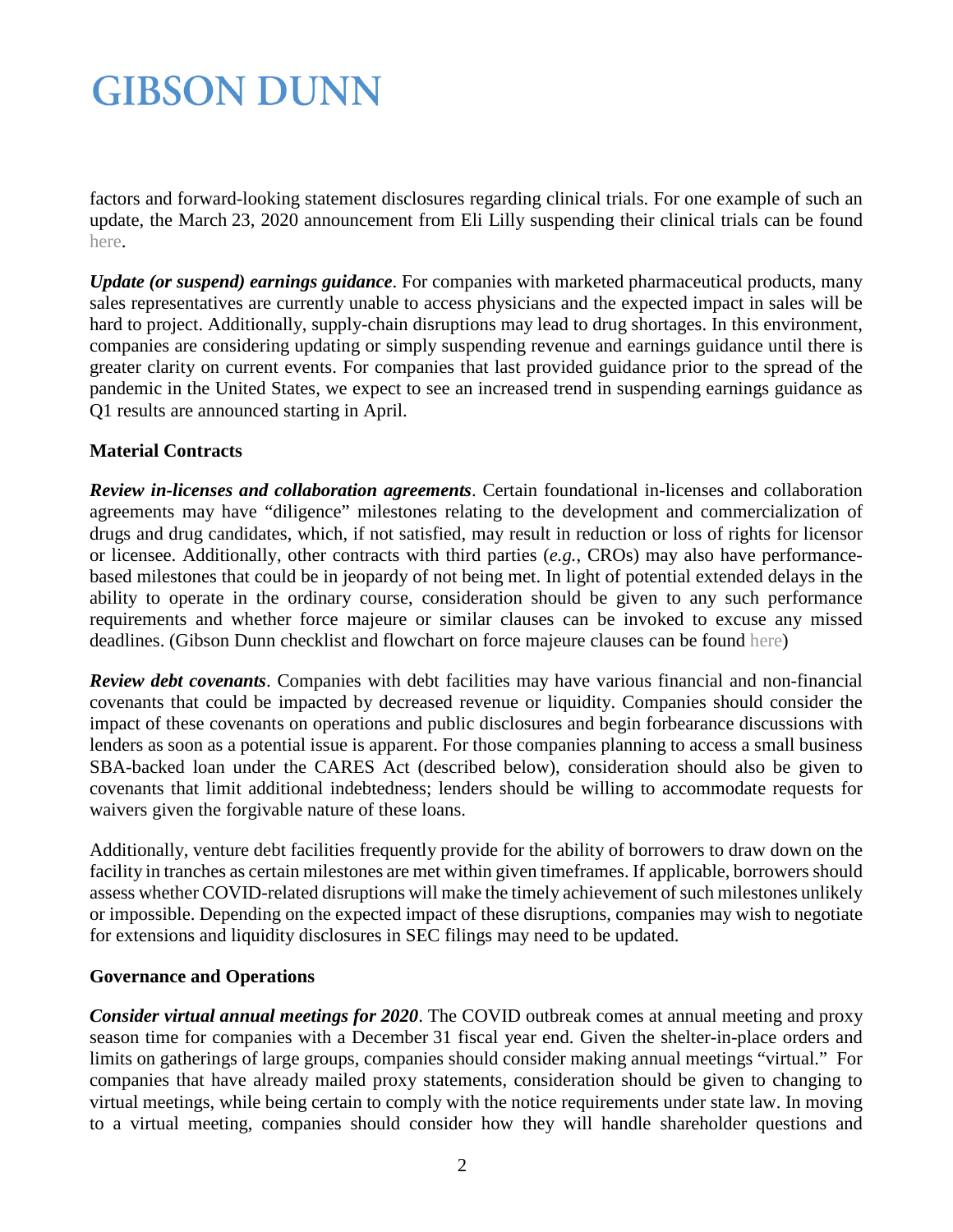engagement. Companies should also expect that providers of virtual meeting platforms, such as Broadridge, may be overwhelmed with requests, which means that: (i) there may be no capacity to host the virtual meeting on a desired date, and (ii) it may take longer than normal to have the necessary infrastructure set up to host a meeting online.

*Revisit succession and contingency plans*. In light of the risk of a senior member of management falling ill, Boards should be certain that they have contingency plans in place for management succession. Additionally, Companies should consider the possibility of not being able to convene a quorum of the Board of Directors. Delaware law permits the inclusion of an "emergency" provision in the corporate bylaws, which allows for the conduct of business with less than a quorum present. Boards should also consider the formation of an Executive Committee (with delineated powers of the Board), with alternate members in the event that one member is unable to serve.

*Be prepared to (re)assess status as an "essential business."* As shelter-in-place orders are expanding and possible stricter quarantine orders are considered, life sciences companies should be prepared to (re)assess the status of their operations as "essential" businesses. Many of the shelter-in-place orders issued so far have specifically identified healthcare-related companies as "essential," including biotechnology, pharmaceutical and diagnostic companies. However, not all orders have had this degree of clarity and stricter orders may be forthcoming, which could further limit permissible business activities. To the extent that companies are manufacturing and distributing marketed products, these operations will undoubtedly continue to be permitted. However, for other activities not related to supplying pharmaceutical products (and unrelated to COVID research and development), contingency plans should be considered.

*If financially stressed, acknowledge broader fiduciary duties*. For a solvent corporation, the board of directors acts as a fiduciary for the benefit of stockholders. However, for a company that is insolvent or in the zone of insolvency, the duties of the board shift to run the enterprise for the benefit of all stakeholders (which includes creditors). In this rapidly evolving environment, boards of directors should be mindful of the financial position of the corporation and to whom duties are owed. Companies should also document due consideration of these expanded duties, if applicable.

### **Finance and M&A**

*Assess alternate sources of capital and risk-sharing arrangements*. For companies looking to strengthen their balance sheets, the capital markets to be too choppy for equity financings. In this environment, companies should consider alternate sources of capital, including forgivable SBAguaranteed loans provided for under the newly adopted [CARES Act,](https://www.congress.gov/bill/116th-congress/senate-bill/3548/text) as well as royalty-based financing (whether selling rights to existing royalty streams or selling a "synthetic royalty" on sales of an approved or to-be-marketed product). Additionally, companies with clinical programs may wish to consider collaboration arrangements where a third party assumes the performance of late-stage clinical trials and absorbs a portion of their costs (and risks) in return for shared upside.

For companies that may be considering arrangements that involve partnering or collaborating with a competitor, the FTC and DOJ have announced that they will be issuing guidance on collaborations that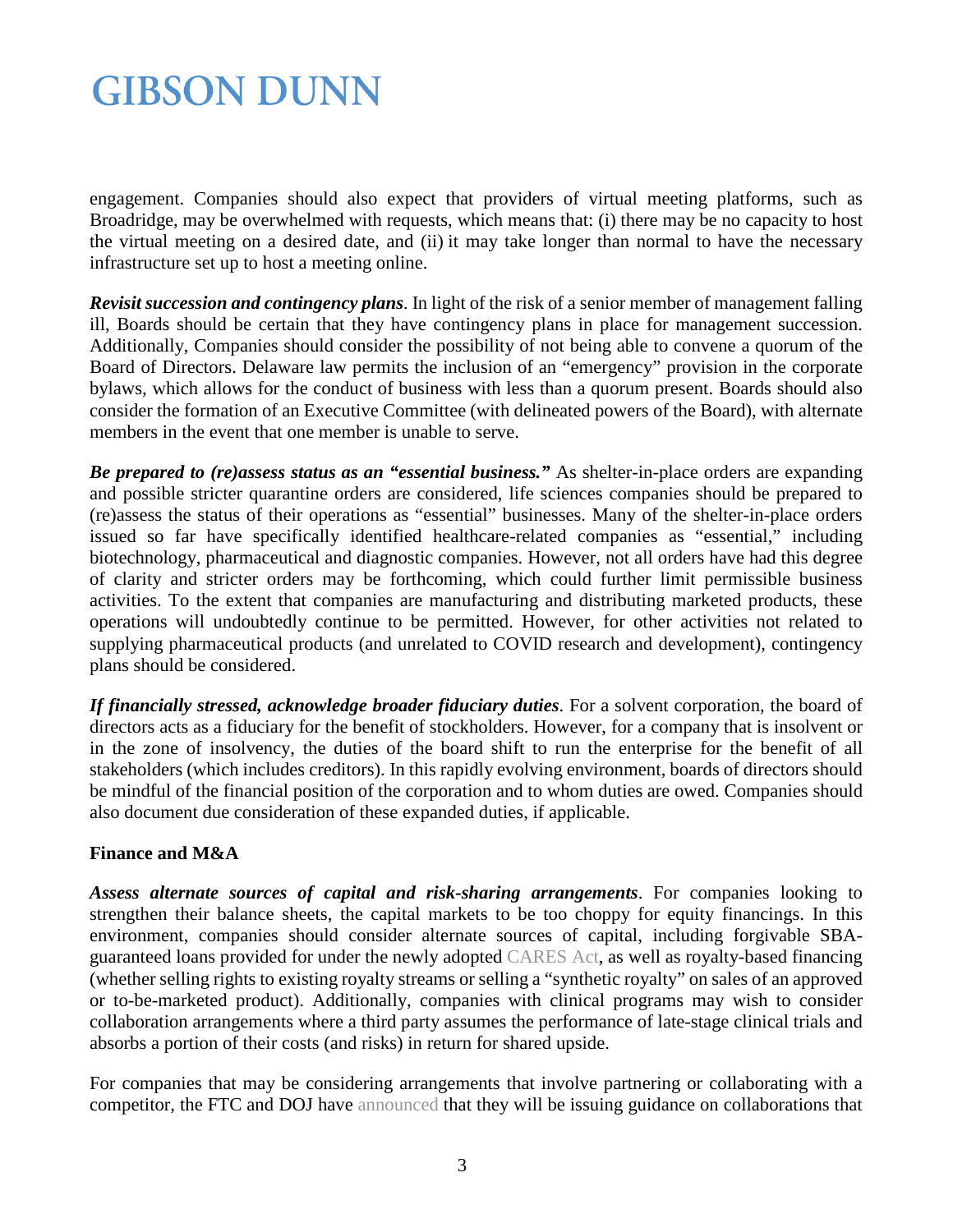will be permitted during the pandemic. (Gibson Dunn client alert on the FTC/DOJ guidance can be found [here\)](https://www.gibsondunn.com/competitor-collaborations-during-covid-19-pandemic-practical-antitrust-guidelines-and-an-update-from-the-doj-and-ftc/)

*Consider the need for a poison pill*. With depressed share prices, many companies are concerned about being undervalued and a possible hostile takeover threat. In response, many companies are adopting short-term COVID pills, often with terms between 6-12 months. Goldman Sachs reports that these are being widely adopted, which suggests that the expected criticism from proxy advisory firms such as ISS may be blunted if the pills are short-term in nature. At a minimum, companies should consider maintaining a poison pill "on the shelf" so that it can be quickly deployed if a hostile threat emerges. (Gibson Dunn client alert on the adoption of COVID poison pills can be found [here\)](https://www.gibsondunn.com/reconsidering-poison-pills/)

\* \* \*

<span id="page-3-0"></span> [1] Recognizing the impact of COVID-19 on clinical trials, the National Institutes of Health and the U.S. Food and Drug Administration recently released guidance regarding the conduct of clinical trials during the COVID-19 pandemic. This guidance included accommodations for patient visits and changes in protocols. The NIH guidance can be found [here](https://grants.nih.gov/grants/guide/notice-files/NOT-OD-20-087.html) and the FDA guidance can be found [here.](https://www.fda.gov/media/136238/download)

#### d Fin H H

*Gibson Dunn's lawyers are available to assist with any questions you may have regarding developments related to the COVID-19 outbreak. For additional information, please visit the Gibson Dunn [COVID-19 Resource Center](https://www.gibsondunn.com/coronavirus-covid-19-resource-center/) or contact any member of the firm's Life Sciences Practice, including the following:* 

> *Michael Bopp | CARES Act SBA Loan Program (+1 202.955.8256 | MBopp@gibsondunn.com)*

> *Eduardo Gallardo | Shareholder Activism; M&A (+1 212.351.3847 | EGallardo@gibsondunn.com)*

*Robert Klyman | Bankruptcy and Restructuring (+1 213.229.7562 | RKlyman@gibsondunn.com)*

*Marian Lee | FDA and Healthcare (+1 202.887.3732 | MJLee@gibsondunn.com)*

*Ryan Murr | SEC Reporting, Capital Markets and M&A (+1 415.393.8373 | RMurr@gibsondunn.com)*

*Karen Spindler | Licensing & Collaborations, M&A and Royalty Financing (+1 415.393.8298 | [KSpindler@gibsondunn.com\)](mailto:KSpindler@gibsondunn.com)*